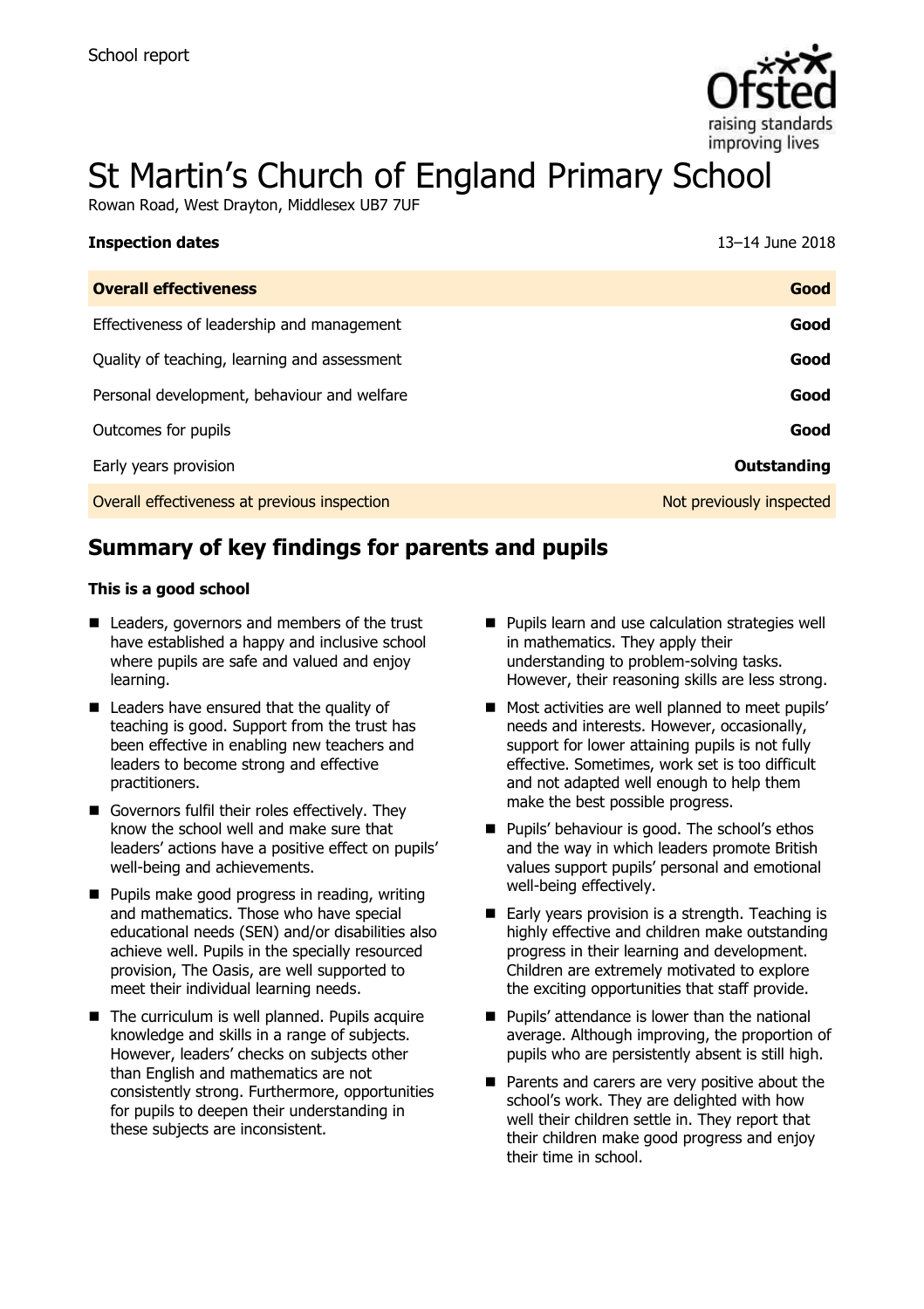

### **Full report**

#### **What does the school need to do to improve further?**

- Improve the effectiveness of leadership and management by ensuring that:
	- leaders' checks on the quality of teaching in subjects other than English and mathematics are consistently effective
	- pupils' attendance improves so that it is at least in line with the national average
	- levels of persistent absence reduce further.
- Improve pupils' outcomes and the quality of teaching by ensuring that:
	- pupils consistently gain a deeper knowledge and understanding in subjects across the curriculum
	- teachers provide better opportunities for pupils to develop their reasoning skills in mathematics
	- support for lower attaining pupils is consistently effective so that these pupils make even better progress.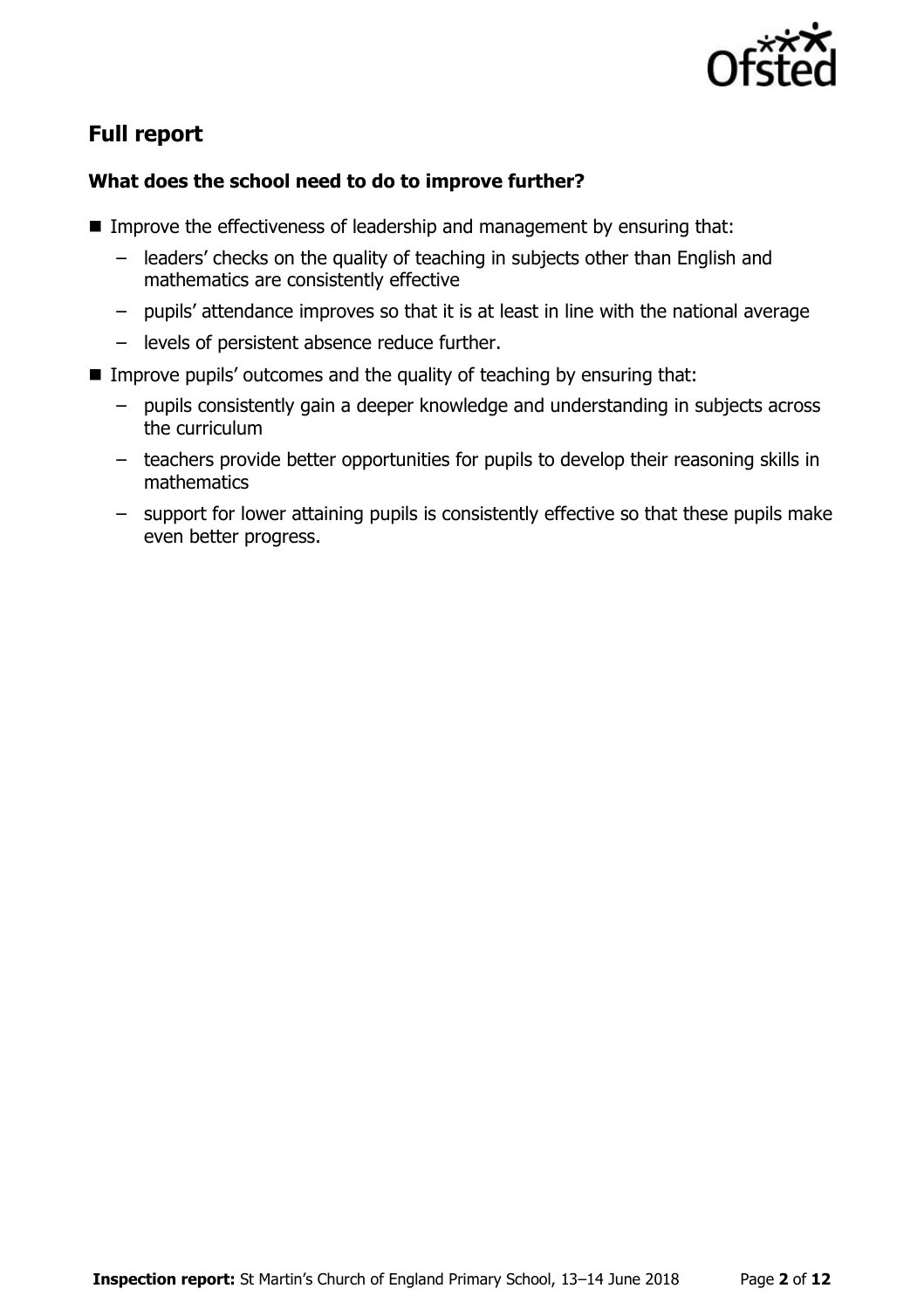

### **Inspection judgements**

#### **Effectiveness of leadership and management Good**

- Leaders and governors share an ambitious vision for the school. They work together effectively to identify priorities for improvement. School development plans are used well to continually improve the quality of teaching and pupils' outcomes.
- As well as having a unique set of values, underpinned by the school's Christian ethos, St Martin's is part of a hub of schools that make up Frays Academy Trust. The collaboration between the schools has had a positive effect on the effectiveness of leadership at this school.
- Leaders make sure that staff training and development are used well to refine and develop leaders' and teachers' skills. Coaching, teaching in pairs and work with other schools within the trust help staff to strengthen their practice and maintain good outcomes for pupils.
- Leaders check the quality of teaching in reading, writing and mathematics. They look closely at the work in pupils' books, evaluate assessment information and spend time in lessons supporting teachers. Leaders' checks on other subjects, such as art and history, are not as robust. Plans are in place to improve the wider curriculum further, including checks on pupils' learning.
- Leaders ensure that the additional funding to support disadvantaged pupils is used effectively. Some of the funding is used to provide additional teaching, online competitions and programmes for reading and mathematics. These encourage and engage pupils in their learning. Disadvantaged pupils make strong progress in reading, writing and mathematics.
- Leaders ensure that pupils who have SEN and/or disabilities are well supported. The Oasis is managed well. Partnerships with other professionals, such as occupational therapists and speech and language therapists, are used effectively to support pupils' needs. Leaders make sure that staff are well trained to meet the needs of different groups of pupils.
- The curriculum is well thought out to enable pupils to acquire knowledge, skills and understanding in a range of subjects. Physical education is a strength and the use of specialist staff in this subject enhances pupils' skills effectively. The school's ethos is underpinned by a set of values that pupils know and understand.
- Leaders successfully weave memorable visits into the curriculum. Pupils enjoy trips to the beach, for example, to enrich their learning in geography and English. Plans are in place to extend the very strong practice that exists in the early years curriculum to other year groups.
- The curriculum promotes pupils' spiritual, moral, social and cultural development effectively. Regular assemblies, for example, contribute significantly to this aspect of the school's work. Pupils are given strong opportunities to reflect, have 'still time' and learn key messages from different stories. 'Martin', the prayer bear, is used effectively to inspire pupils to think about the school's values. For example, during the inspection, the prayer bear wore a green jumper to represent 'growth'. Pupils were given good opportunities to consider how they can help themselves and their friends to grow in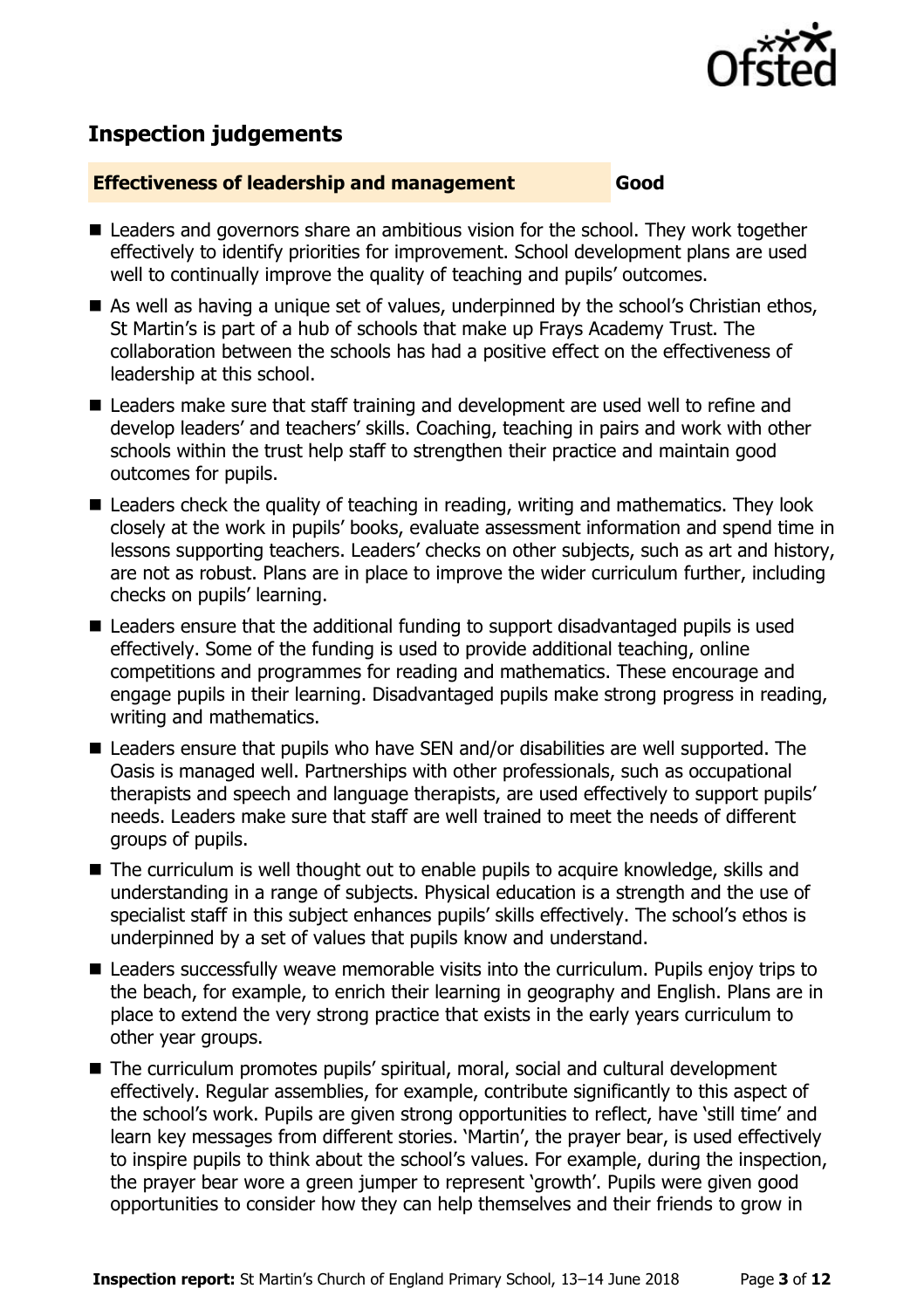

courage and kindness.

#### **Governance of the school**

- Governors hold leaders to account effectively. They bring skills and expertise to the school, including from financial and educational backgrounds. They work together well to make sure that the school provides a good standard of education.
- Governors are a visible presence in school, and visit regularly. Their visits to the school focus on different aspects of the school development plan. They have an accurate understanding of the school's strengths and areas for improvement.
- Members of the trust ensure that governance is strong. Governors attend training and other events organised by the trust. They share ideas, learn from the expertise of others and use these partnerships to moderate their work. Consequently, governors keep up to date with current legislation and have a clear understanding of how to fulfil their role.

#### **Safeguarding**

- The arrangements for safeguarding are effective.
- Leaders ensure that staff understand how to report concerns about a pupil's welfare. Training, including briefing meetings, takes place regularly to keep safeguarding arrangements fresh in the minds of all staff.
- Record keeping is well organised. The designated safeguarding lead, supported by the learning mentor and special educational needs coordinator, ensures that partnership working with other professionals, such as social workers, is effective.
- The school's site is safe. The site manager makes sure that all health and safety checks take place and that visitors are briefed well on the school's safeguarding arrangements. Around the building, helpful signs remind staff, pupils and visitors of the school's safeguarding procedures and how to report any concerns.
- **Pupils told inspectors they feel safe in school. Results from a recent survey support this** feedback. Parents agree that their children are well cared for and that safeguarding is given high priority.

#### **Quality of teaching, learning and assessment Good**

- Teachers and teaching assistants work together to make classrooms and corridors engaging spaces for pupils to learn. They plan activities that develop pupils' knowledge, skills and understanding in a range of subjects.
- The teaching of phonics and reading is effective. Leaders have worked closely with schools within the trust to develop the reading curriculum. Classrooms promote reading skills and pupils enjoy a range of fiction and non-fiction texts. Pupils who read to inspectors demonstrated accurate and fluent reading, and were able to answer questions thoughtfully about their stories.
- One of the school's priorities is to further improve the teaching of writing. Leaders have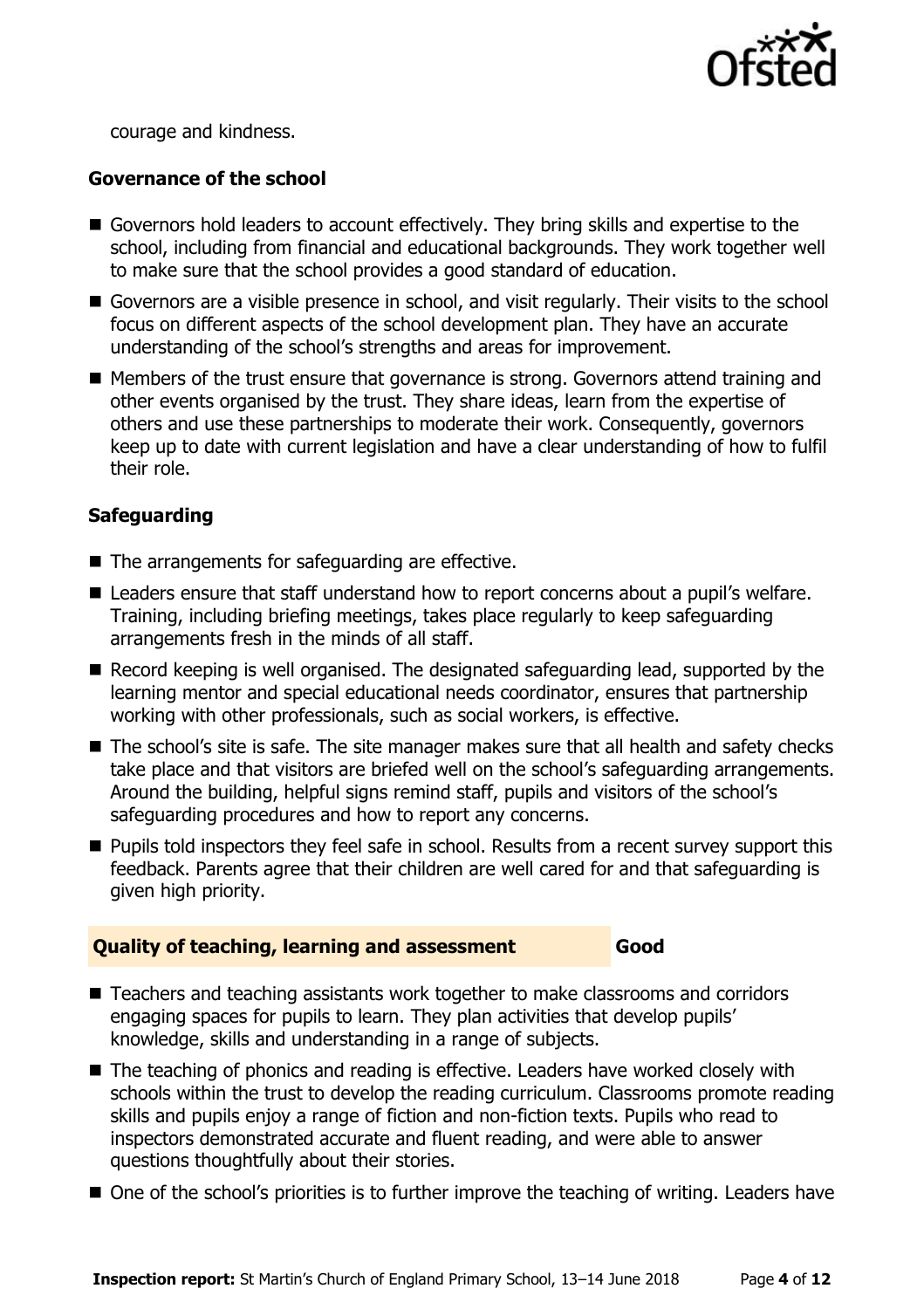

extended planned opportunities for pupils to develop their writing skills in literacy lessons, and across other subjects. Pupils write for a purpose, such as persuasive letters to the council in a bid to improve road safety, and also imaginatively, such as letters to the king following the Great Fire of London. Leaders are now focusing on improving pupils' spelling so that it is taught with greater consistency across the school.

- Mathematics lessons often involve practical activities that enable pupils to apply their learning in different contexts. Teachers ensure that pupils develop good calculation strategies to solve a range of problems. However, pupils do not have sufficiently planned opportunities to explain their answers or develop their reasoning skills to tackle new challenges and test out their ideas.
- Teaching in The Oasis is effective. The special educational needs coordinator works closely with teaching assistants and external professionals, such as therapists, to ensure that pupils' needs are met. These pupils are fully involved in the life of the school and opportunities for them to work alongside their peers are well planned.
- Although pupils are taught key concepts in a range of subjects across the curriculum, opportunities for them to deepen their knowledge and understanding are not consistently planned for in the curriculum. In subjects such as art, science and history, pupils do not have enough time to think deeply about what they are learning. Teachers do not make the most of opportunities to extend pupils' learning.
- Teachers incorporate challenges for the most able pupils effectively. They use questioning well to extend pupils' learning, particularly in mathematics and reading. Pupils respond well to challenge and tackle extension activities with enthusiasm.
- Mostly, activities are well matched to pupils' learning needs. Teachers incorporate tasks into mathematics and writing lessons, for example, to challenge pupils, including the most able pupils. However, sometimes work for the lower attaining pupils is too difficult, and support provided to these pupils is not consistently effective.

#### **Personal development, behaviour and welfare Good**

### **Personal development and welfare**

- The school's work to promote pupils' personal development and welfare is good.
- **Pupils told inspectors that bullying rarely happens at their school. The school's records** confirm this to be true. Staff supervision during playtimes is effective. Pupils told inspectors that they can speak to any member of staff if they are feeling worried or anxious. They said that staff deal with incidents quickly and effectively.
- The school's curriculum incorporates safety. Pupils demonstrate a good understanding of keeping themselves safe. For example, they told inspectors why it is important not to share personal details online and not to talk to strangers.
- The school's work to support pupils' personal development is carefully planned and reinforced, for example through high-quality and attractive displays around the school. Pupils enjoy making contributions and said that their ideas are listened to. The school council is actively involved in making decisions and offering ideas about how to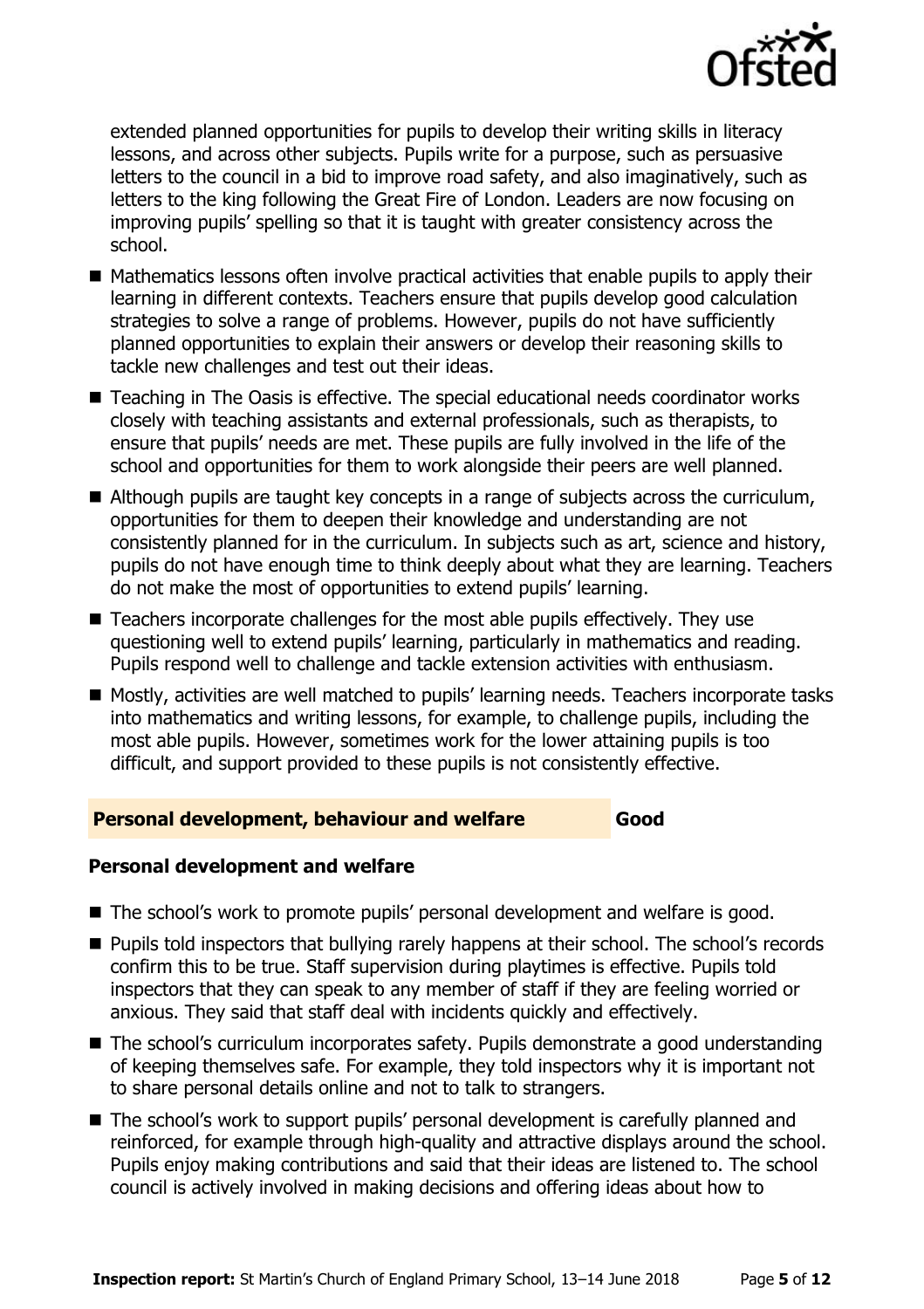

improve the school and the local area.

■ Pupils who have SEN and/or disabilities, including members of The Oasis, are well supported to manage their feelings and behaviours. All staff are kind and caring, and promote pupils' welfare consistently well. The school's inclusive ethos ensures that all pupils are involved and feel valued.

#### **Behaviour**

- $\blacksquare$  The behaviour of pupils is good.
- **Pupils'** conduct around the school is very good. They are polite and friendly, and treat others with respect. They contribute to the school's calm and positive atmosphere.
- During lessons, pupils are keen to work hard and learn new things. They work together well in pairs or groups, and demonstrate good listening skills. Adults support pupils' social and teamwork skills effectively. For example, in a key stage 1 mathematics lesson, pupils thoroughly enjoyed taking on different roles and responsibilities when measuring the time taken to complete different group exercises.
- The playground is a safe haven where pupils enjoy each other's company and feel safe. Pupils socialise well with each other and enjoy the climbing equipment and opportunities to play team games. Adults interact effectively with pupils, making playtimes fun and enjoyable.
- Very occasionally, pupils' good behaviour slips. This is usually when the work they are given is too difficult or when teaching is not fully engaging.
- Leaders and governors know that pupils' attendance needs to be better. Although it has improved over the last year, it is still below average. Leaders use a range of incentives to improve attendance and they have stepped up the rigour with which they hold parents to account for pupils' absence. This is starting to have an impact, particularly with regard to the proportion of pupils who are persistently absent. Nevertheless, there is more to be done to improve this further.

#### **Outcomes for pupils Good Good**

- Leaders and teachers use the school's assessment procedures well to monitor pupils' progress.
- **Pupils make good progress in reading, writing and mathematics. From their starting** points at the end of early years, Year 1 pupils make strong progress in their learning. This is also the case for Year 2 pupils.
- Pupils' attainment in reading, writing and mathematics is strong. The work in pupils' books, discussions with teachers and the school's assessment information show that most pupils attain the standards expected for their age.
- Pupils' writing skills are improving, and the work in their books shows that by Year 2, pupils are confident in using punctuation correctly, and use an increasing range of interesting words in different contexts. Year 1 pupils use their knowledge of phonics to spell words independently. Last year, the proportion of pupils who reached the expected standard in the Year 1 phonics screening check was broadly in line with the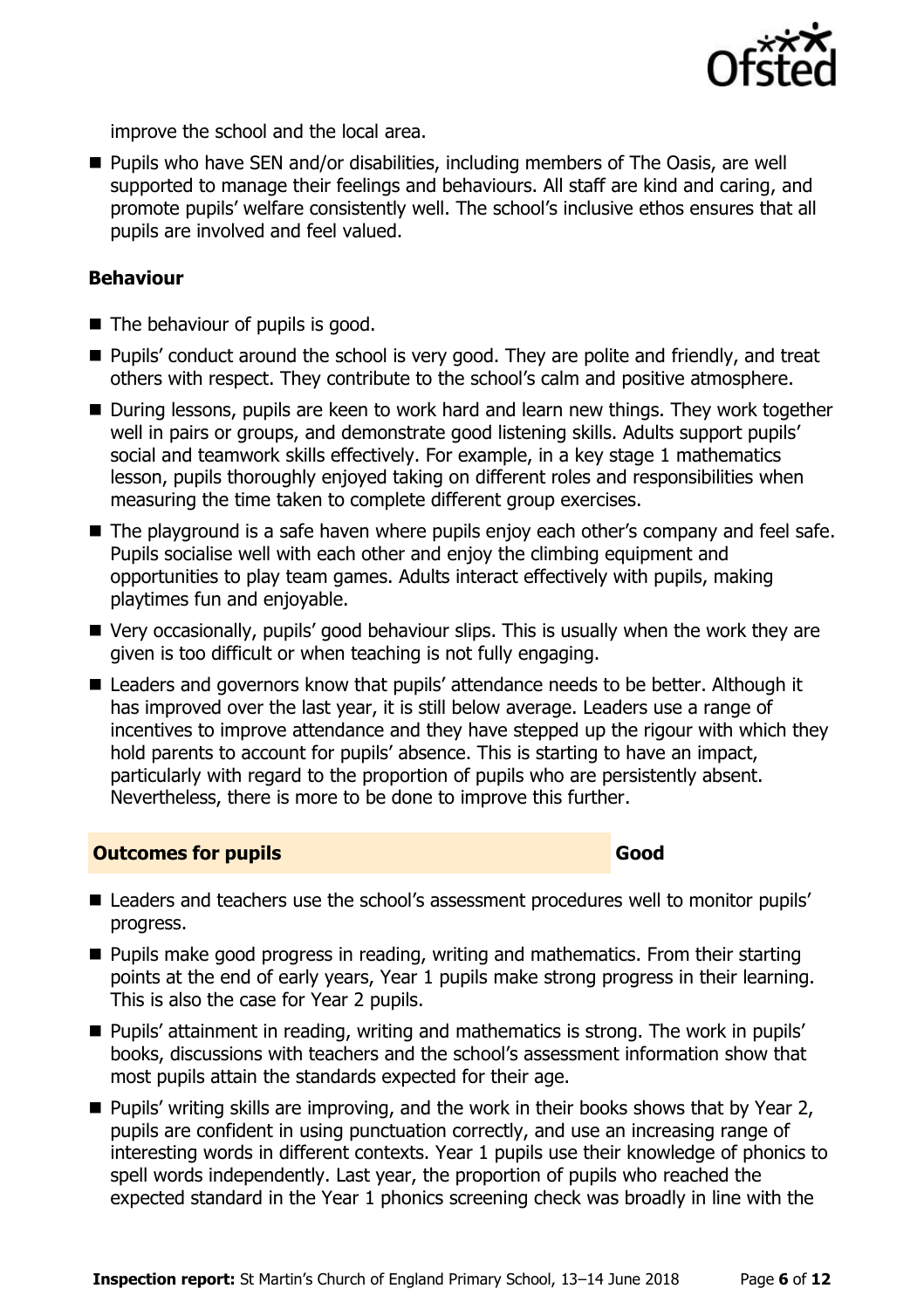

national expected standard.

- Leaders have worked effectively to increase the proportion of pupils attaining the higher standard in reading, writing and mathematics. Their efforts are having an impact, particularly in reading. Nevertheless, pupils' reasoning skills in mathematics now need to be even better to enable more pupils to attain the higher standard, particularly at the end of key stage 1.
- Pupils who have SEN and/or disabilities, including members of The Oasis, make good progress. Teachers work closely with other staff, including external therapists, to monitor pupils' progress. Pupils achieve well in their learning, as well as their personal development. Pupils' language and communication skills are well promoted and they make good progress in this area of learning.
- Work in pupils' books and inspectors' visits to lessons identified that lower attaining pupils are not provided with consistently good support. This affects their learning and prevents them from making better progress.
- **Pupils acquire a range of skills across the wider curriculum. They develop knowledge** and understanding through different topics and themes. However, the opportunities for them to deepen their understanding or extend their skills fully are not consistently strong. This hinders pupils from making even better progress in subjects such as art, design and technology, and the humanities.

#### **Early years provision CONSTANDING TO A RESEARCH CONSTANDING TO A RESEARCH CONSTANDING TO A RESEARCH CONSTANDING TO A RESEARCH CONSTANDING TO A RESEARCH CONSTANDING TO A RESEARCH CONSTANDING TO A RESEARCH CONSTANDING TO**

- The early years provision offers children an excellent start to their education. Leaders have worked very effectively to create a setting where children thrive and make strong and sustained progress in their learning and development. The proportion of children that achieved a good level of development at the end of Reception has been above the national average for three years. Children are very well prepared for their learning in Year 1.
- Leaders' assessments of children's starting points are accurate. These are checked by leaders in other schools to make sure that children's progress is measured effectively. Robust systems are in place to monitor children's progress throughout the year. Staff use observations of children's learning astutely to meet their individual needs.
- The early years is managed very effectively. The strong team of staff has an excellent understanding of how children learn and develop. The early years leader, supported very well by other senior staff, monitors the quality of teaching and learning effectively. Training and other development opportunities are planned very effectively so that teaching is consistently of the highest quality.
- The classrooms and outdoor areas are a hive of activity. Children enjoy plenty of opportunities to explore things for themselves and develop their skills in all areas of learning. High-quality resources are used skilfully by staff whose interactions support children's learning very effectively.
- Staff follow children's interests and use what they know about each child to extend their learning. For example, children showed a keen interest in buses and, so, together with staff, they created a large bus outside, making their own tickets and labels and using their imaginations to devise maps and timetables. Skilful interactions from staff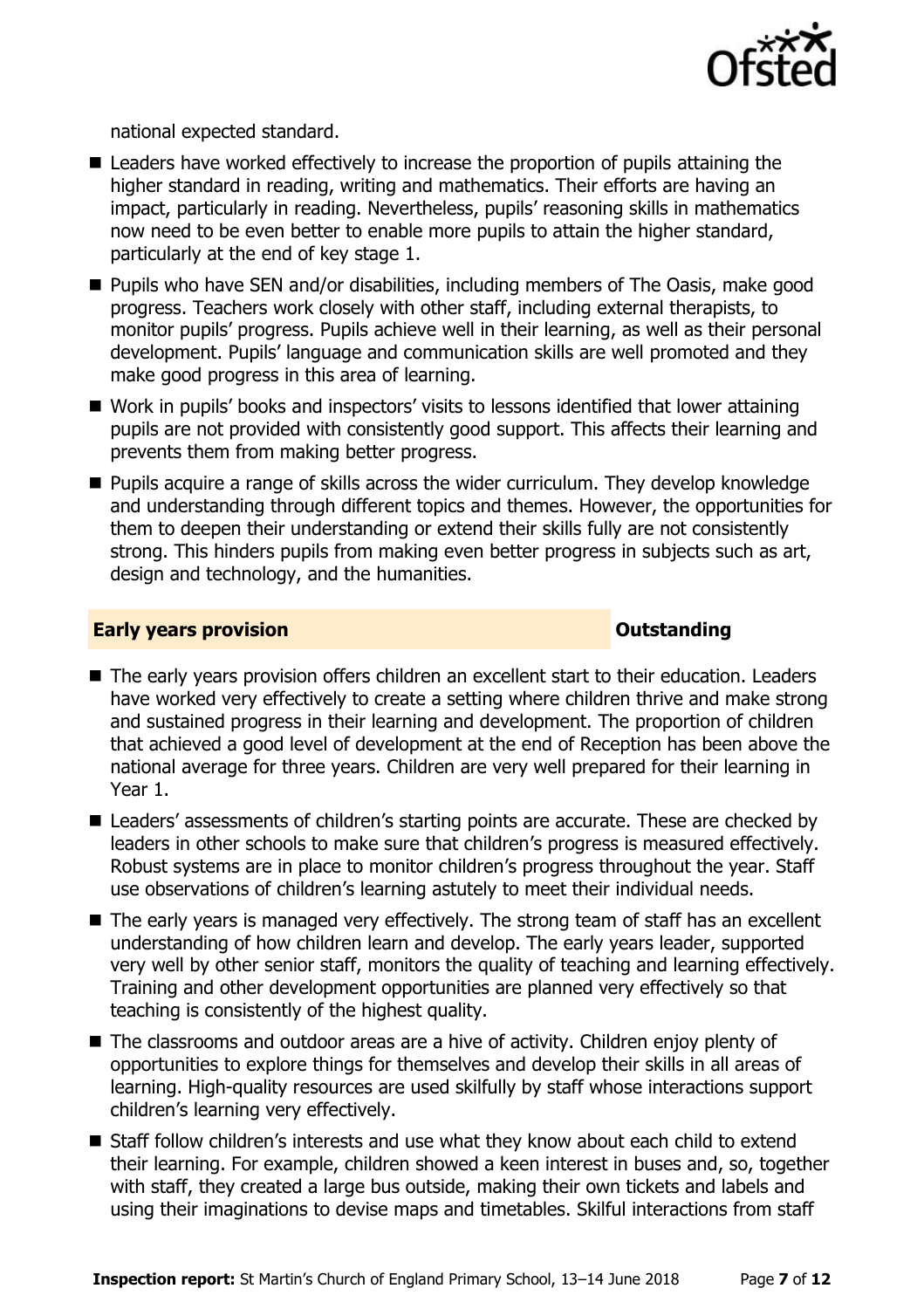

used this as an excellent opportunity to reinforce the use of different coins.

- Children show high levels of motivation and perseverance. They are extremely independent for their age, and demonstrate confidence in choosing the resources they need for their tasks. This is because staff have created a purposeful atmosphere, which is focused on learning. Children's behaviour is exemplary. They learn to share and take turns, and develop strong social skills.
- Children's literacy skills are very well promoted. Boys in particular show a keen interest in writing. Without prompting, they wrote labels for the vehicles they made from cereal boxes and labels to warn adults not to touch their freshly painted pots. Inside, children read and write for a purpose. Well-thought-out areas develop children's imagination very well. They had great fun working in the flower shop and café, where they wrote price lists and receipts. Children show a joy in reading. Teachers ensure that phonics is taught exceptionally well.
- Parents are highly supportive of the school's work. They report that their children are happy, safe and settle quickly in early years. Leaders make sure that parents are fully involved in their children's learning, and that information is shared regularly so that they know how to help their children at home.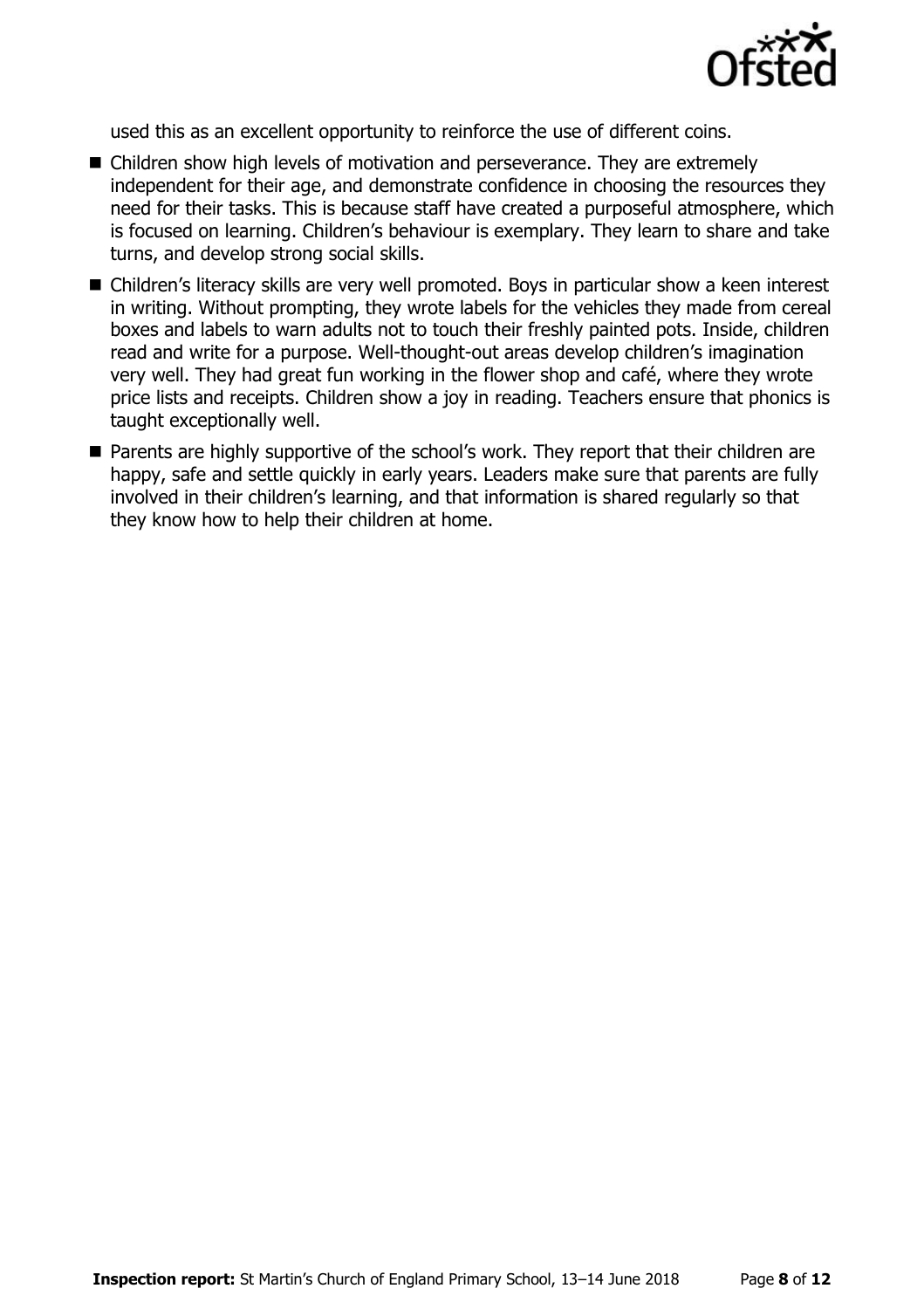

### **School details**

| Unique reference number | 140484            |
|-------------------------|-------------------|
| Local authority         | <b>Hillingdon</b> |
| Inspection number       | 10048318          |

This inspection of the school was carried out under section 5 of the Education Act 2005.

| Type of school                      | Primary                                                                                                               |
|-------------------------------------|-----------------------------------------------------------------------------------------------------------------------|
| School category                     | Academy                                                                                                               |
| Age range of pupils                 | 3 to 11                                                                                                               |
| <b>Gender of pupils</b>             | Mixed                                                                                                                 |
| Number of pupils on the school roll | 162                                                                                                                   |
| Appropriate authority               | The board of trustees                                                                                                 |
| Chair                               | Becky Hughes                                                                                                          |
| <b>Headteacher</b>                  | Russell Learmont (Interim Head of School)<br>Jaime Tighe (Head of School)<br>Christopher Cole (Executive Headteacher) |
| Telephone number                    | 01895 462 350                                                                                                         |
| Website                             | www.stmartinsprimary.com                                                                                              |
| Email address                       | stmartins@fraysacademytrust.org                                                                                       |
| Date of previous inspection         | Not previously inspected                                                                                              |

#### **Information about this school**

- The school opened in September 2015. It has expanded each year since then. Currently, pupils are on roll in Nursery, Reception and key stage 1. In September 2018, the first cohort of pupils will move into Year 3.
- At the time of this inspection, the head of school was absent on planned leave. In her absence, governors have appointed an interim head of school who has worked at the school since November 2017.
- The school is part of Frays Academy Trust. The executive headteacher is also the chief executive officer of the trust. The board of trustees has delegated governance responsibilities to a local governing body.
- The school has a specially resourced provision called The Oasis. It caters for up to nine pupils who have SEN and/or disabilities. All pupils in The Oasis have education, health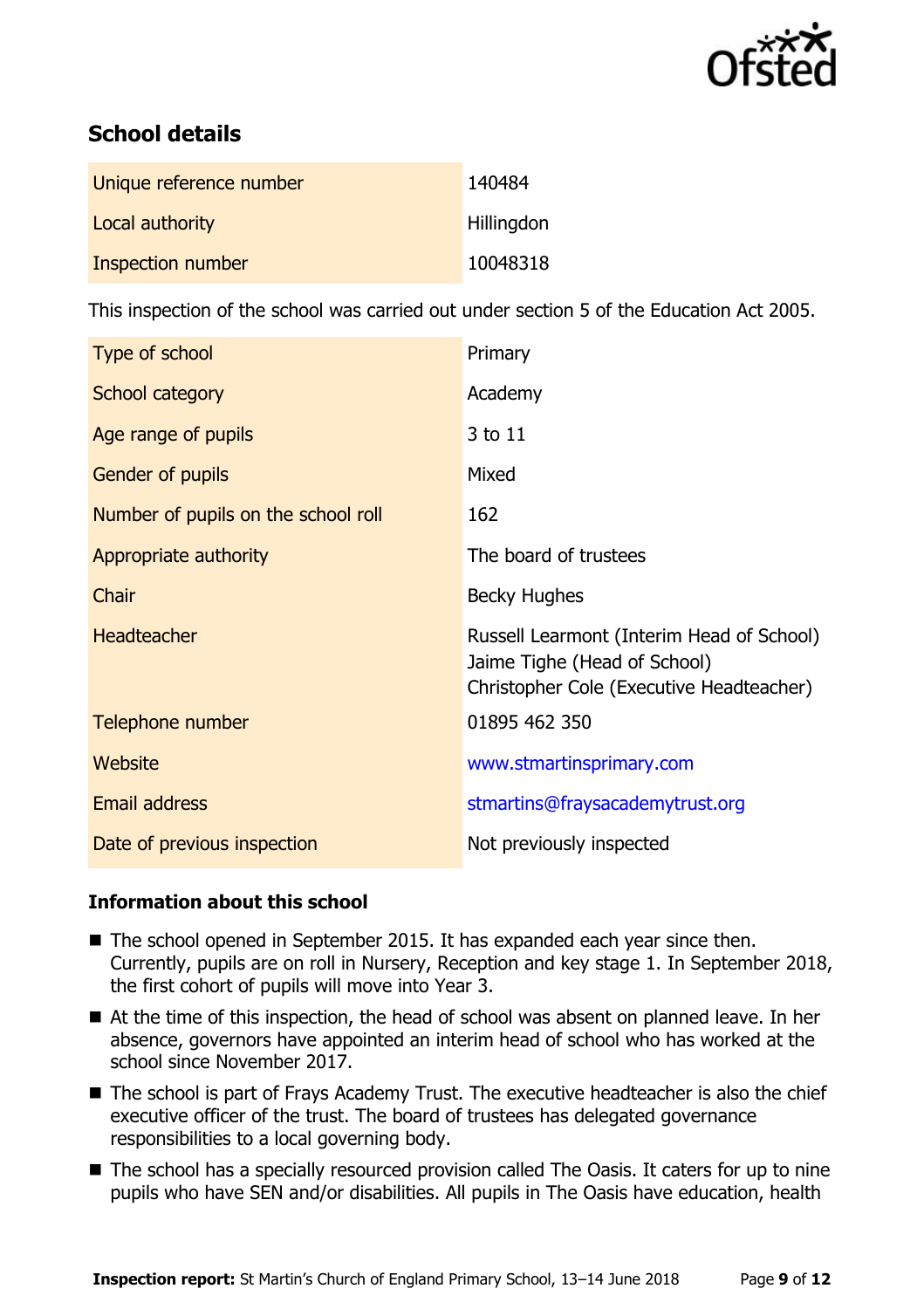

and care plans. The Oasis specialises in autistic spectrum disorder.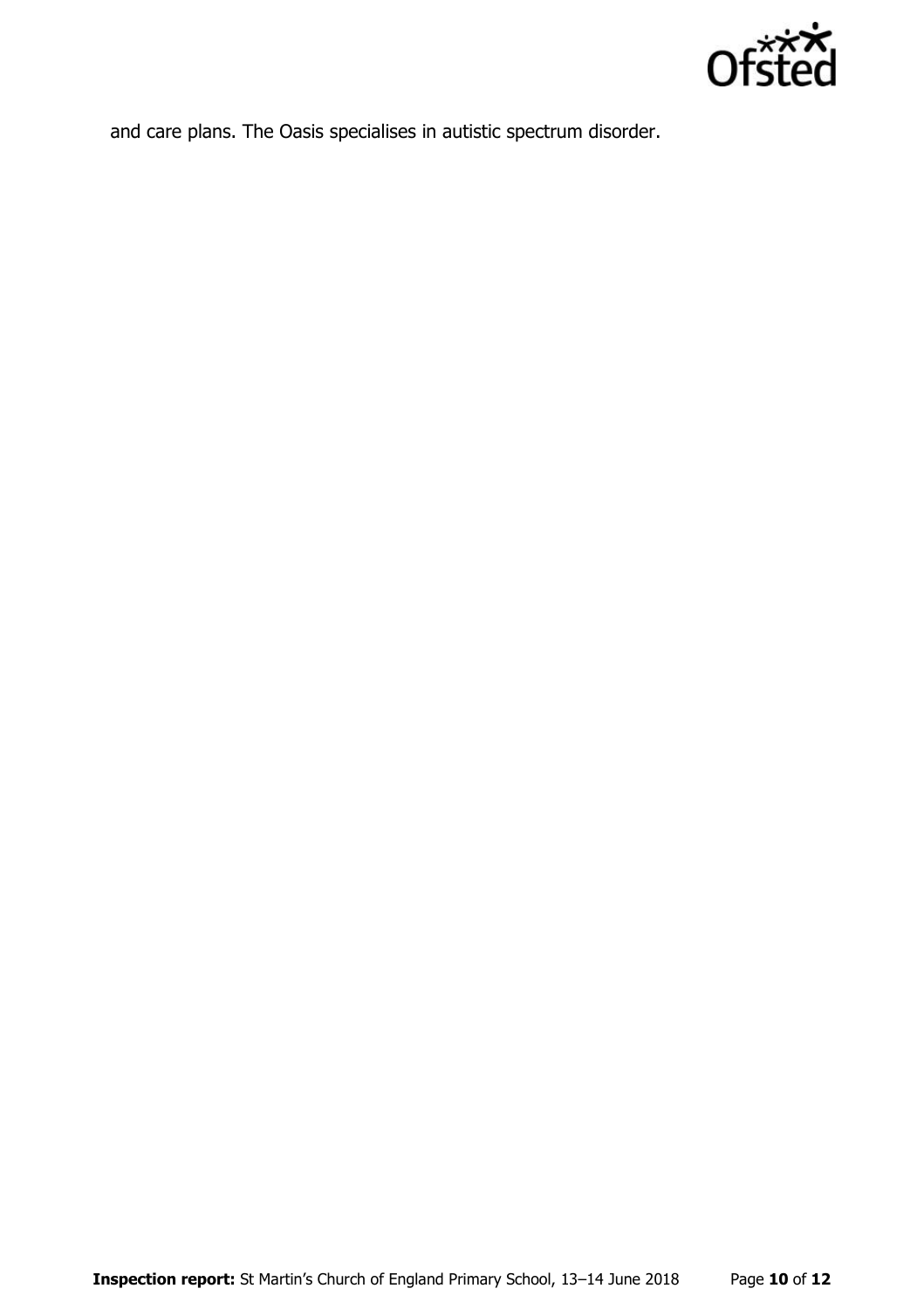

### **Information about this inspection**

- Inspectors visited lessons in all classes and in a range of subiects. Many of these visits to lessons were undertaken jointly with the interim head of school.
- Inspectors held meetings with senior leaders, middle leaders and other staff. They reviewed the school's documentation related to safeguarding, school development priorities and pupils' assessment information. Inspectors sampled other policies and procedures and reviewed the single central record of staff suitability checks.
- The lead inspector met with a representative from the trust and the chair of governors.
- Inspectors met with groups of pupils formally, and spoke with pupils informally during lessons and in the playground. An inspector heard pupils read.
- Inspectors looked at the work in pupils' books, on displays and in their learning journals. They spoke to staff about the curriculum and pupils' learning.
- Inspectors considered the 34 responses to Parent View, Ofsted's online survey, and the six responses to the staff survey. Pupils did not complete the Ofsted survey. Inspectors reviewed responses to a recent pupil survey set by leaders.

#### **Inspection team**

Gary Rawlings, lead inspector **Cary Constanting Constant** Ofsted Inspector

Rajeshree Mehta **National Accord Contract Contract Contract Contract Contract Contract Contract Contract Contract Contract Contract Contract Contract Contract Contract Contract Contract Contract Contract Contract Contract**